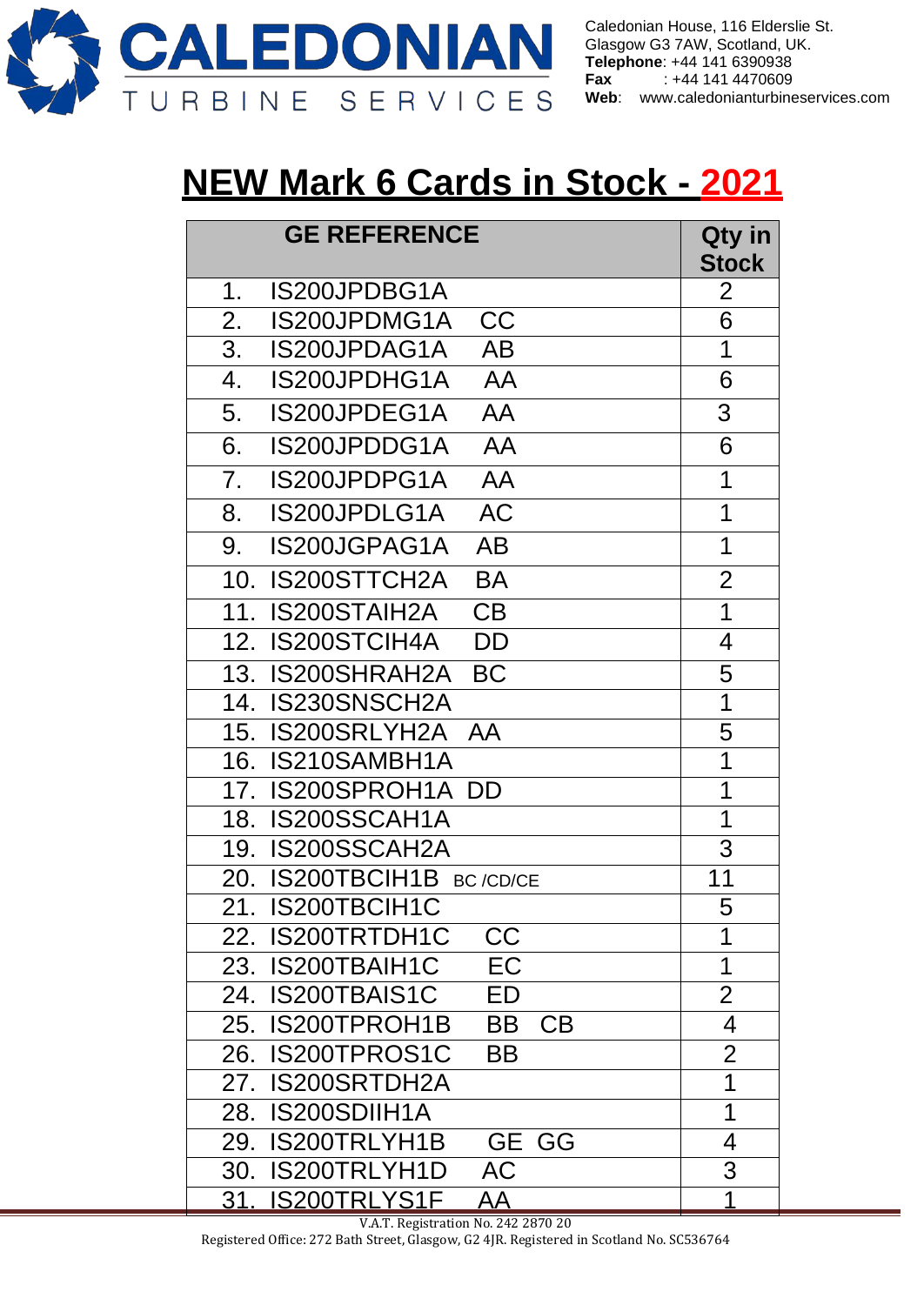| IS200TTURH1C<br>DE<br>32.<br>FD            | 2                        |
|--------------------------------------------|--------------------------|
| EC<br><b>IS200TREGH1B</b><br>33.           | 1                        |
| <b>DC</b><br>34. IS200TREGS1B              | $\overline{2}$           |
| <b>EC</b><br><b>IS200TREGS2B</b><br>35.    | 1                        |
| IS200TRPGH1B<br><b>DD</b><br>36.           | 1                        |
| 37. IS200TVIBH2B<br><b>BB</b>              | 1                        |
| IS200TBTCH1C<br><b>BB</b><br>38.           | 3                        |
| IS200TBCIS2C<br>CD<br>39.                  | 1                        |
| CD<br>40. IS200TDBTH6A                     | 6                        |
| 41. IS200TSVOH1B<br>CC/CG                  | 3                        |
| 42.<br><b>IS200TSVCH1A</b><br><b>JE</b>    | $\overline{2}$           |
| 43. IS200TDBTH2A<br><b>BB</b><br><b>CD</b> | $\overline{2}$           |
| 44. IS215UCVEH2A                           | $\overline{2}$           |
| 45. IS215UCCAM03A                          | $\overline{2}$           |
| 46. IS215UCCAM04A                          | $\overline{\mathbf{1}}$  |
| 47.<br>IS215UCCCS05A                       | 1                        |
| 48. IS200VAICH1D<br><b>BC</b>              | $\overline{2}$           |
| <b>AC</b><br>IS200VTURH1B<br>49.           | $\overline{3}$           |
| <b>AC</b><br>50.<br>IS200VTURH2B           | $\overline{4}$           |
| <b>AC</b><br>IS200VVIBH1C<br>51.           | 3                        |
| IS200VCRCH1B<br>52.<br><b>BB</b>           | $\overline{\mathcal{A}}$ |
| <b>BC</b><br>53.<br><b>IS200VCRCH1B</b>    | 6                        |
| 54.<br>IS215VPROH1B                        | 3                        |
| 55. IS215VCMIH2C<br>С                      | $\overline{2}$           |
| 56. IS200VSVOH1B<br>CB EF                  | 4                        |
| IS200VTCCH1C<br><b>BD</b><br>57.           | $\overline{2}$           |
| 58. IS200VRTDH1D AC                        | $\overline{\mathbf{1}}$  |
| 59. IS200WDIIH1A<br><b>BB</b>              | $\overline{3}$           |
| IS200WNPSH1A<br>60.                        | $\overline{1}$           |
| 61. IS200WROGH1A AA                        | $\overline{\mathcal{A}}$ |
| 62. IS200WSVOH1A<br><b>DD</b>              | 5                        |
| 63. IS200WROBH1A BA                        | 10                       |
| 64. IS200LSGIH1A                           | 1                        |
| 65. DS200FCGDDH1B CA                       | 3                        |
| 66. IS200DACBG1A<br><b>BB</b>              | $\overline{5}$           |
| 67. IS2020RKPSG2A                          | $\overline{2}$           |
| 68. IS200SPIDG1A                           | $\overline{1}$           |
| 69. IS200TCATH1A DC                        | $\overline{1}$           |
| 70. IS200WPDFH1A<br>CC CD                  | 3                        |
| 71. IS200TVBAH2A BB                        | 1                        |
|                                            |                          |

┑